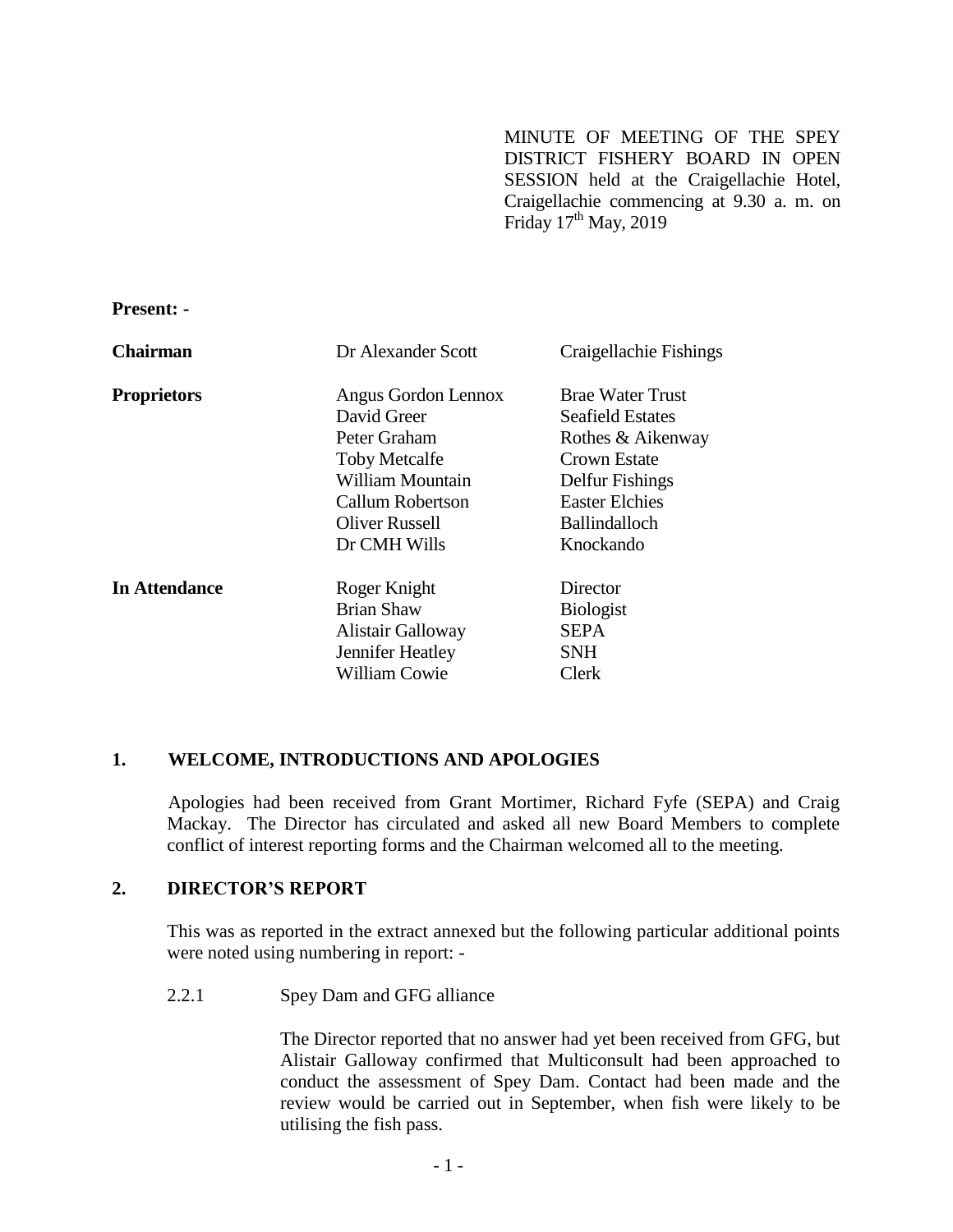### 2.2.2 Abstraction

The Director noted that proposed increases in the Aviemore borehole abstraction was a serious concern. The Board's issue was that the resource was finite and any additional abstraction would inevitably affect the water table as a whole. The proposal from Kenny MacDougal had only been received that morning and the Director had not yet had a chance to review this but would like to pass on a recommendation to proceed and invited questions: -

- Q Peter Graham was concerned regarding Simec about the delay until September when the fish passage was assumed to be optimal. He was concerned that unless there was a good scientific reason to delay until then we must ensure that the whole matter was not simply being delayed.
- A Alistair Galloway from SEPA confirmed that the choice of September was placed purely on optimal fish passage.
- Q Peter Graham also had concerns regarding the Dipple Wellfield and the amount of water was equivalent to twice the bore consumption of the Macallan Distillery each day.
- Q Angus Gordon Lennox also had serious concerns regarding Scottish Water's behaviour and how they had dealt with matters at the Brae Water, leaving a loose pipe in the river which was both dangerous and unsightly. He also felt that the amount of abstraction was extremely concerning.
- A In response, Alistair Galloway confirmed that as far as they were aware, Scottish Water were not seeking to increase the volume of abstraction, but SEPA do not themselves monitor the method of abstraction, but rather how much. The determination of how it is taken is a planning matter.
- Q Peter Graham questioned whether taking water from a bore hole was the same as taking it from the river and he suggested that SEPA join with the Board to instruct an updated report from Dr Kenny MacDougal on this matter. The Board's view was that the abstraction question must be looked at on a holistic basis with the impact of the whole of the ecosystem and he invited SEPA to join with the Board in updating the Envirocentre Report.
- A In response, Alistair Galloway advised that SEPA were limited in their areas of involvement through their licencing boundaries.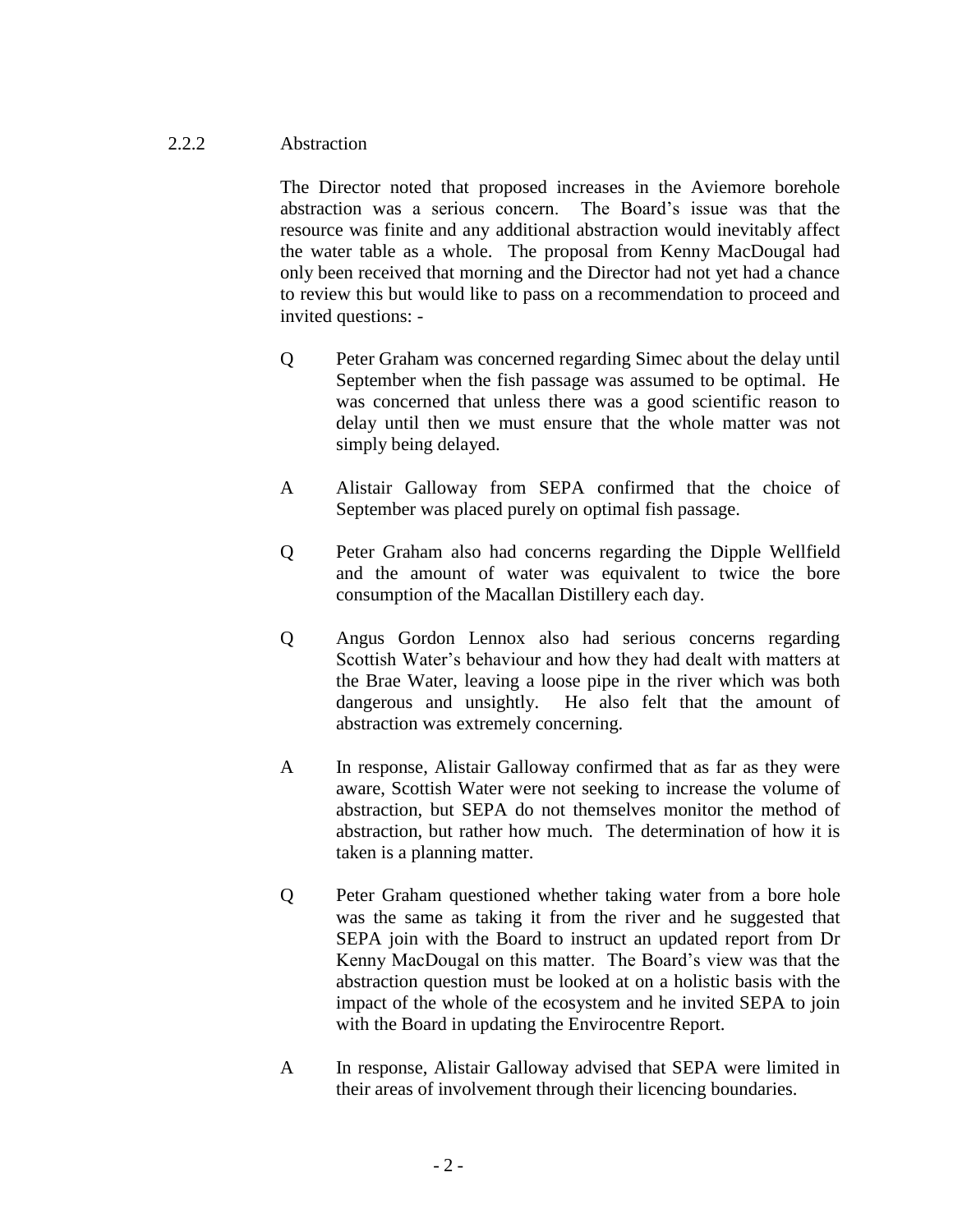- Q Alistair Gordon Lennox again asked how water abstraction was considered to be a planning issue.
- A Alistair Galloway in response assumed this was the case, but the question of whether this was permitted development or not would need to be investigated further.
- Q Toby Metcalfe would like to review the remit of the Envirocentre Report to include other solutions for water abstractions and the Chairman agreed that underground supplies were also an issue and must be included within the remit to be looked at. There remained concern about who was responsible for determining how abstraction took place.
- A Alistair Galloway confirmed that he would check and report further on this aspect in due course.

## **ACTION POINT – ALISTAIR GALLOWAY TO REPORT ON THE AUTHORISATION OF WATER ABSTRACTION AS PERMITTED DEVELOPMENT.**

The Chairman then sought approval from the Board to proceed with the Envirocentre Report and this was given subject, to a review of the remit.

William Mountain also requested a site visit at Dipple and this was supported by Angus Gordon Lennox, who had experience of very poor controls with contractors on site.

Alistair Galloway also reported to the Board on water scarcity and noted that organisations were mobilising on this, having learnt lessons from the previous year. Changes in how SEPA worked and in the consultation structure were being proposed and SEPA's intention would be to have a much more proactive involvement.

The basis of the review would be to focus on the "flow impact" rather than in environmental harm to ensure earlier intervention. There was also an intention to liaise more quickly and in a common forum with Scottish Water so that there could be an earlier trigger on warning signals.

Angus Gordon Lennox enquired whether the CAR Licences were restricted to local use and Alistair Galloway undertook to investigate and report on this as well.

## **ACTION POINT – ALISTAIR GALLOWAY TO INVESTIGATE WHETHER CAR LICENCES ARE RESTRICTED TO LOCAL USE.**

Finally, as a comment Toby Metcalfe felt it was important reports avoided the term "drinking water" rather than abstraction of water in general.

2.3 Predators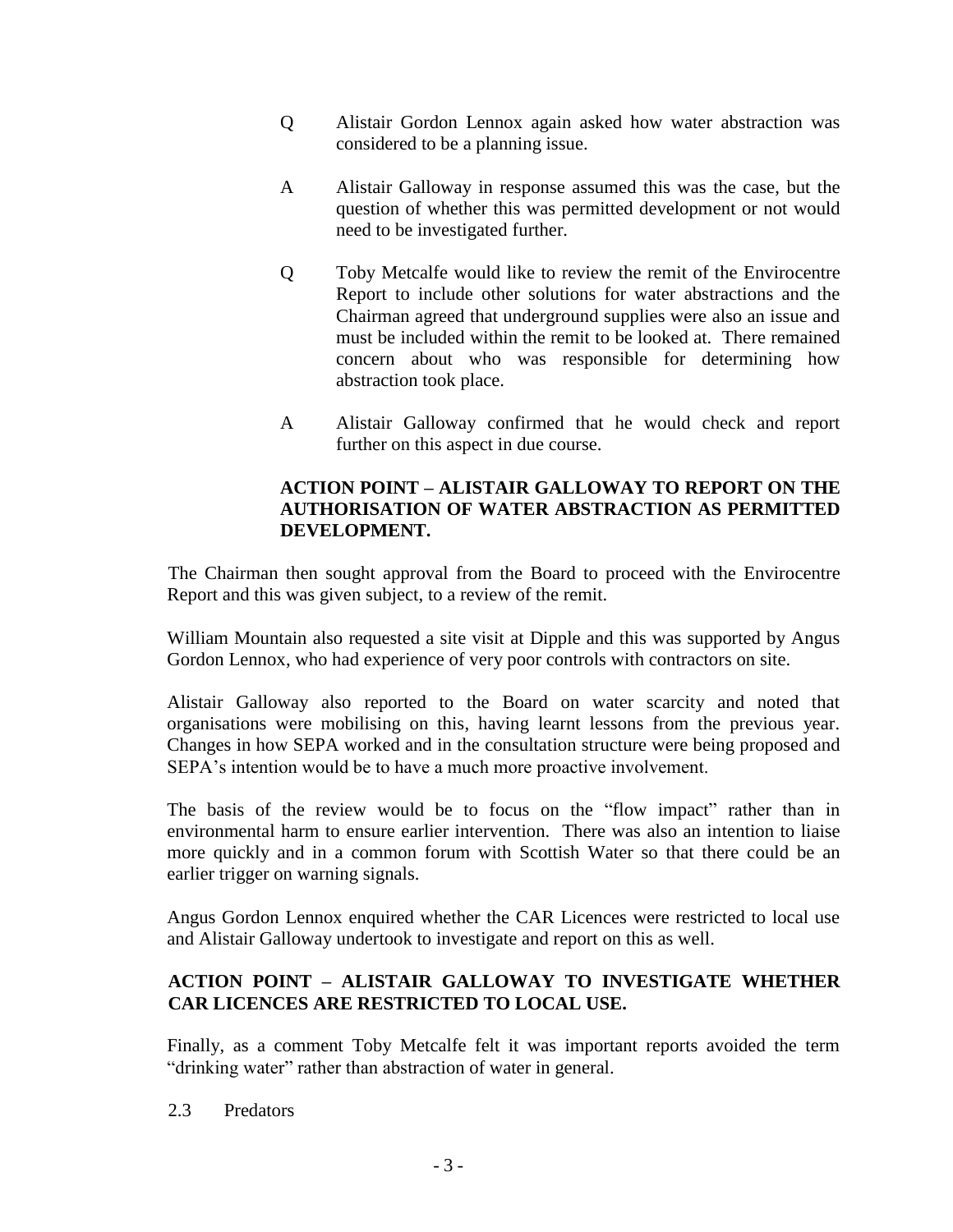Brian Shaw added that minnows had been abundant this year and were featuring heavily in the Goosanders' diet, but this was not in his view typical.

2.4 Atlantic Salmon Trust

Congratulations were offered to Brian Shaw on his involvement in the Moray Firth tracking project.

2.5 Spey Board Strategy & Action Plan Briefing

The Director requested that comments on the briefing were given to him in writing by a deadline of the end of the following week and the briefings would then be distributed to as wide an audience as possible via the Ghillies' huts.

2.8 Fishery Management Scotland

Angus Gordon Lennox requested that the monthly update reports from Fisheries Management Scotland was included in all Board papers. The Director would include updates with the papers in the future.

### **ACTION POINT DIRECTOR TO INCLUDE FMS MONTHLY UPDATE REPORTS WITH BOARD PAPERS.**

2.9 Stocking

A draft Marine Scotland stocking policy was circulated with the papers for the meeting and the Director reported the issues from a meeting with Marine Scotland, Marine Scotland Science and Scottish Natural Heritage, during which the Scottish Government had been much more forthright in their approach and particularly direct.

In the Chairman's summary of the meeting, he was struck that the world had moved on and regulation was increasingly being centralised. The influence of FMS would be critical and they must be involved with the consultation process to ensure that this was clear and open. The Board were adamant that a simple signoff by Scottish Ministers of the Stocking Policy was not sufficient and he sought support from the Broad to put pressure on FMS to, in turn, ensure they were involved.

The meeting had been testy and it had been made clear that the Scottish Government had the intention of bringing overall control of the regulatory process "in house". He felt that the Board must ensure that there was an open and transparent process to determine the stocking policy in due course.

Peter Graham, who had also attended the meeting, felt that the MSS and SNH officials had in some way taken offence from the Board. He also felt that decisions taken by the Board in connection with the Stocking application the previous year had been as a result of pressure from the Ghillies, which the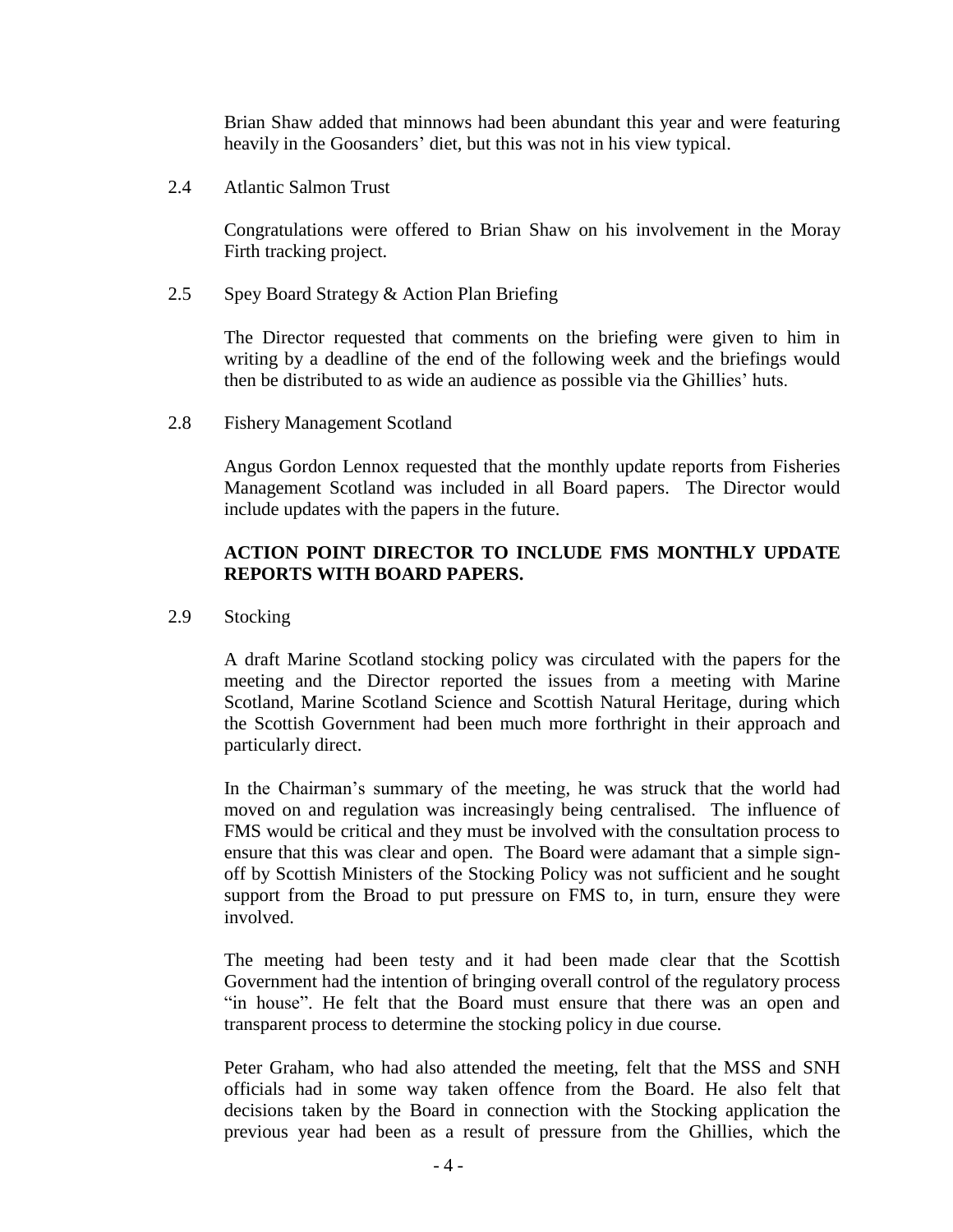officials considered had damaged the Board's position. For his part, and on behalf of the Scientific Committee, he felt that the Board should fight for involvement in the determination of the regulation process, but should recognise that in terms of legislation, the Scottish Government did indeed have the power to take matters in-house.

The Chairman felt that the atmosphere of the meeting was understandable, as both sides were new to this particular regulation, but it remained most important to have a clear and transparent process which would clarify stocking proposals for the future and would resolve this particular, important issue. Peter Graham stressed that the review must also involve consideration of the economic benefit provided by the river and proprietors must be ready to be involved and active in the consultation, along with the Board and FMS.

The Chairman also cautioned against knee-jerk regulation caused by a crisis of numbers. It was important that proprietors made it clear what the impact of regulation would have on local people and the economy.

Discussion then followed regarding the involvement of FMS in this matter. It was suggested by Peter that FMS involve the Board and this, according to Angus Gordon Lennox, would need to include consideration of who it was on the FMS Board who represented the Spey. The Chairman concurred and added that he felt strongly that FMS should be aware that they represent all Boards in the same way as a "trade body".

Peter Graham reported that there had been a lot of responses to the draft Stocking Policy which were important and, Jennifer Heatley enquired whether the intention was to submit the current year's proposal in early June. She indicated that SNH would be happy to help and she could assist by involving the Board in completion of a pro forma Habitat Regulations Appraisal for Natura sites. This would take into account the economic considerations by the Board which would not normally be considered by SNH. She reminded the Board Members that it was important that the language was correct in the pro forma and volunteered to have a meeting with the Director and the Biologist to go through the draft pro forma and review the terminology in it. This offer was accepted by the Chairman, the Director and the Biologist.

#### **ACTION POINT – JENNIFER HEATLEY TO ARRANGE MEETING TO REVIEW PRO FORMA HABITAT REGULATIONS APPRAISAL ON NATURA SITES.**

Jennifer Heatley also advised that whilst Scottish Natural Heritage could not include financial considerations in any determination they made, the Scottish Government may be able to take these into account and the ideal situation would be to have an application which SNH had already preapproved and accepted.

Peter Graham advised that details of the timing of the application would be considered at the Spey Scientific Committee meeting on the 27<sup>th</sup> May, with an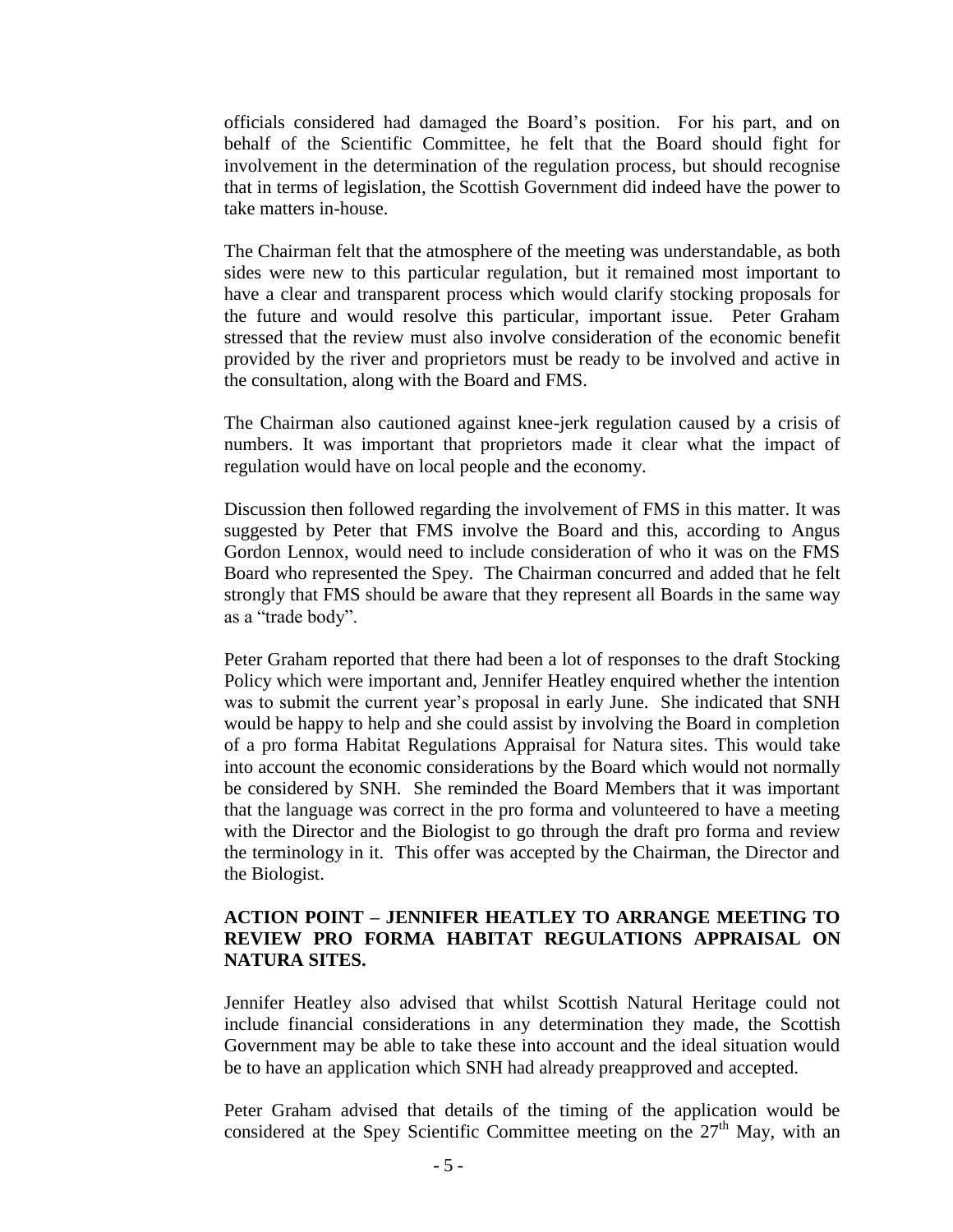aim for submission to Marine Scotland Science by the end of June and the offer to help by Jennifer Heatley was very welcome.

Finally, Angus Gordon Lennox enquired what the Salmon Summit would entail and in response it was noted this would perhaps have 3 to 4 speakers and a short question and answer session to follow. He enquired whether this should not be Scotland-wide, but the Director advised that he had so far struggled to encourage interest from other rivers.

Angus Gordon Lennox recommended that this should be a matter driven forward by FMS to encourage involvement from other rivers and it was suggested that this be remitted back to FMS to progress with a wider scope.

# **ACTION POINT - DIRECTOR TO ENCOURAGE WIDER INVOLVEMENT IN SALMON SUMMIT**

## **3. BIOLOGIST'S REPORT**

There were no further additions to the paper report circulated to add to the Minute, but the Biologist then invited questions: -

- Q With regard to the Tommore Burn, Angus Gordon Lennox asked if the Biologist would remind the Board of the explanation of "fry in" to "smolt out".
- A In response, the Biologist confirmed that the trap functioned well and numbers had increased, but it was numbers of salmon parr that were the most noticeable number reported. He confirmed his view that the Tommore trap was working well, but against this, Angus Gordon Lennox felt this should be balanced against the cost of producing the numbers.

By way of an aside, the Chairman felt that Steve Brand should be written-to and thanked for his involvement.

## **ACTION POINT – LETTER OF THANKS TO ISSUE TO STEVE BRAND.**

- Q William Mountain enquired regarding the data base of the 12 pressures and asked whether this had been populated.
- A Brian Shaw reported that the Board had been part of a trial with 6 other rivers, but it did not appear that this had been progressed.

The Director would take matters up with FMS to put pressure on Simon Dryden to advance.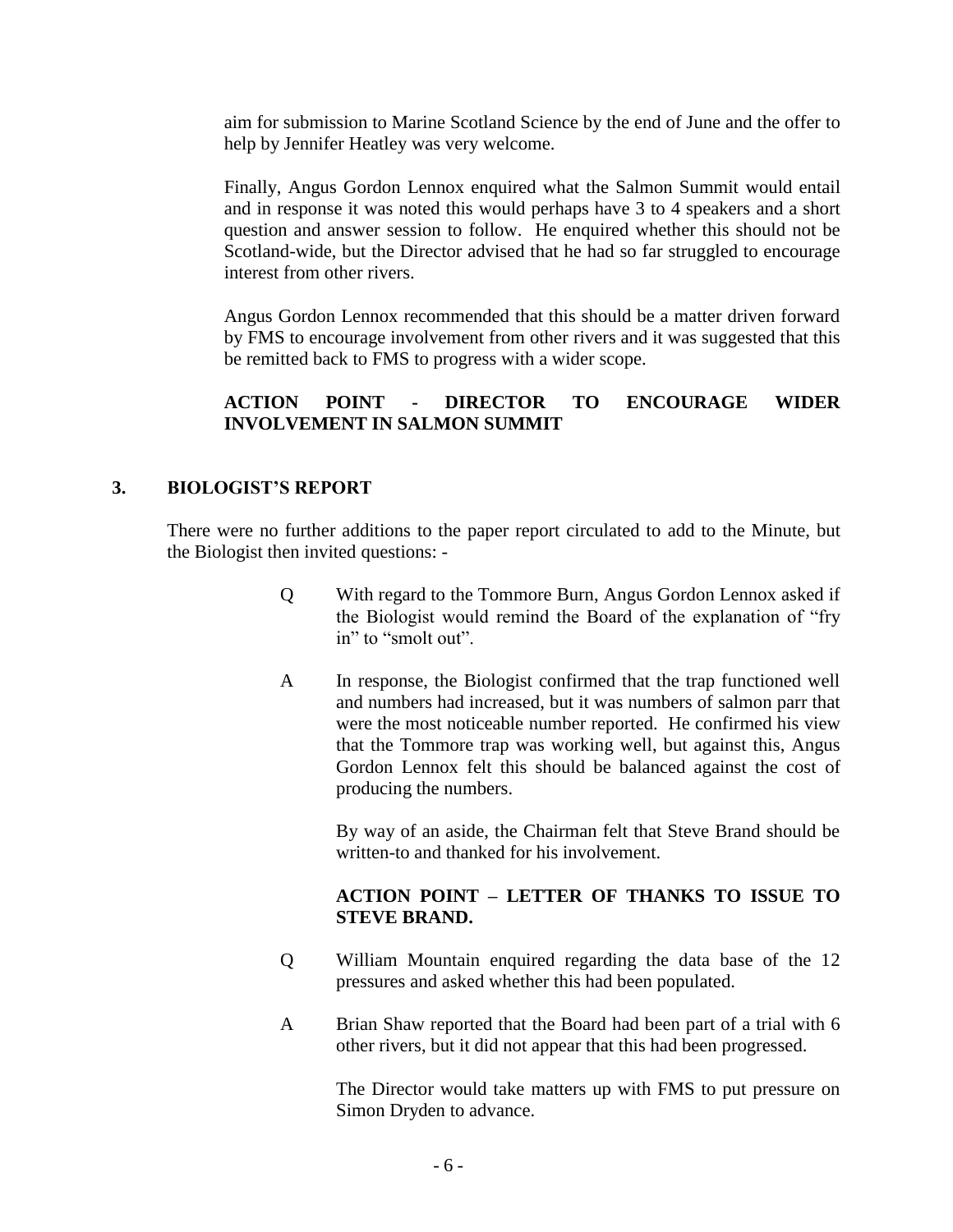**ACTION POINT – DIRECTOR TO ASK FMS TO SEEK PROGRESS BY MARINE SCOTLAND ON 12 PRESSURES.** The Biologist reported that adult tagging had been successful and productive, but he must be careful that there was no suggestion of any corollary with saprolegnia.

- Q The Chairman enquired whether we had heard from the Atlantic Salmon Trust about progress of the tracking project.
- A The Biologist reported that they had not yet had this, but the receivers were due to be retrieved in July, with the first report in September.
- Q Peter Graham enquired when the Board might receive the result of the National Electrofishing Programme.
- A In response Brian Shaw advised that he had been sent these initially in draft, but they were not yet ready for wide circulation. However, he was the lead for this and would make details available as soon as permitted.
- Q Toby Metcalfe enquired whether, in the Biologist's view, there was likely to be a change in the regularity in the categorisation of the rivers.
- A In response, the Biologist felt that this would still take place annually, but it was likely that the methodology would remain the same for the next few years.
- Q Callum Robertson enquired regarding invertebrate research.
- A The Biologist confirmed that this had been an interest of his in coming to the Board and there were indeed some programmes ongoing which were showing good numbers.
- Q Callum Robertson asked what research was ongoing regarding pollution and digestants etc.
- A The Biologist reported that there was an aspiration to do more on this and Peter Graham also confirmed that scientists from SEPA had been invited to take part in the next meeting of the Spey Scientific Committee. This would be pursued and confirmed by Alistair Galloway.
- Q Callum Robertson enquired whether the Biologist was happy with smolt numbers this year.